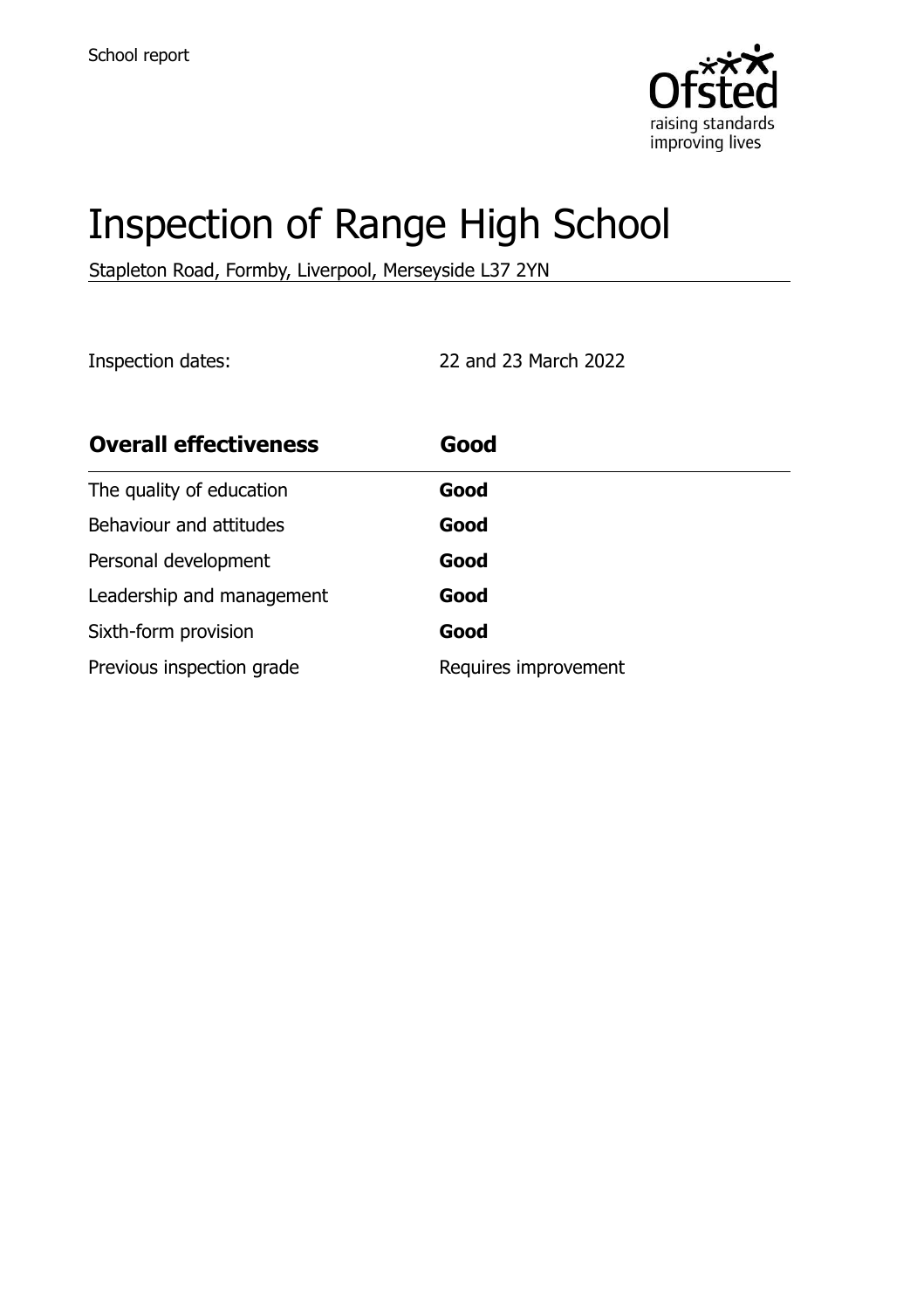

## **What is it like to attend this school?**

Most pupils and students in the sixth form who spoke with inspectors are proud of their school. Staff foster positive relationships with pupils. Pupils are usually polite and courteous towards others. They respect the differences between people. Pupils feel safe. They said that there is always an adult they can talk to if they are worried about anything. Pupils reported that, if bullying occurs, staff deal with it quickly.

Pupils are now learning more than they did in the past. This is because leaders have raised their expectations of pupils' behaviour and their achievement. Pupils' behaviour is positive most of the time. In lessons, most pupils concentrate and work hard. Pupils socialise well in the playground and in the dining hall.

Pupils' and students' learning is enhanced by trips and visits. They participate in the Duke of Edinburgh's Award scheme and the World Challenge. These schemes widen their experiences beyond the local area. Pupils and students organise food-bank collections and raise money for charities. They enjoy taking part in clubs such as the dance, photography and inclusion clubs. Students in the sixth form support pupils in different subjects and lead whole-school assemblies.

The vast majority of parents and carers are very positive about the school. Many said that the school has improved since the previous inspection.

#### **What does the school do well and what does it need to do better?**

Leaders and trustees have improved most aspects of the school's work. Pupils now follow a curriculum that is more ambitious than the one that was previously in place. The proportion of pupils taking the English Baccalaureate suite of subjects is rising because more pupils are choosing to study modern foreign languages in key stage 4. Students in the sixth form are able to choose academic and vocational courses that help them to prepare for employment opportunities in the local area. Students in the sixth form continue to achieve well.

Most subject leaders have carefully identified the important knowledge that they want pupils to know and the order in which it is to be taught. This allows teachers to design learning that helps pupils to build on what they already know and can do. Pupils across the school achieve well across a wide range of subjects. They are well prepared for the next stage of their education.

Teachers use their strong subject knowledge to provide clear explanations when they introduce new learning. This helps pupils and students to gain an accurate understanding of key concepts and ideas. In key stage 4 and in the sixth form, teachers use a range of assessment strategies effectively to check that pupils and students have learned the knowledge in the curriculum. However, in some subjects in key stage 3, assessment information is not used as well as it could be to identify misconceptions or to plan for the next steps in pupils' learning.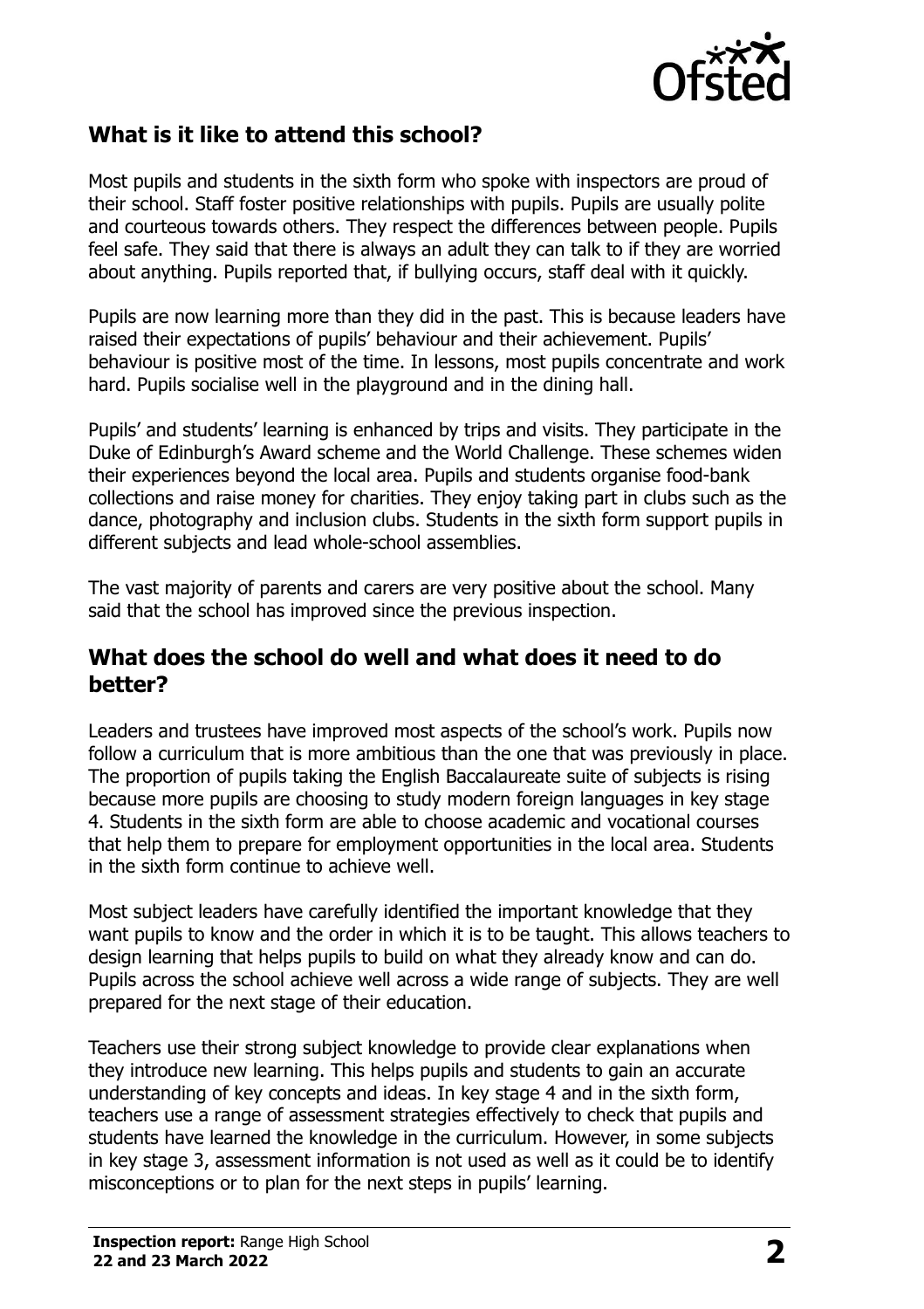

Leaders identify the needs of pupils with special educational needs and/or disabilities (SEND) swiftly. Leaders ensure that teachers receive helpful information about the needs of pupils with SEND. Teachers are well trained and ensure that these pupils receive appropriate support in class. Most pupils with SEND learn well as they move through the school.

Reading is a priority for leaders. Pupils are provided with more opportunities to develop their reading knowledge than in the past. Many subjects place a strong emphasis on developing subject-specific terminology. However, leaders have not ensured that staff are well equipped to support pupils who are in the early stages of learning to read. As a result, these pupils do not benefit from the support that they need to become confident and fluent readers who are able to access the full curriculum.

Staff and pupils share the view that behaviour has improved. Leaders have introduced a new behaviour policy that is understood by pupils and followed closely by teachers. Pupils reported that lessons are rarely disrupted. Pupils' behaviour in corridors is generally calm. Pupils who struggle to manage their behaviour receive effective support to keep their emotions in check. Students in the sixth form demonstrate exemplary behaviour. They are credible role models for the younger pupils in the school.

Leaders promote pupils' understanding of citizenship, including democracy, the rule of law and tolerance. Pupils learn about different faiths and cultures. This helps them to appreciate the diversity within the modern world. Pupils enjoy taking part in a wide range of sports. Leaders and staff give due regard to pupils' and students' physical and mental health. However, in key stage 4 and in the sixth form, some aspects of the curriculum relating to healthy relationships and consent are not taught in sufficient depth. This means that some pupils and students are not as well prepared as they could be for their future lives.

Pupils and students enjoy taking on leadership roles. For example, pupils act as litter-picking supervisors and check that the school site is tidy and in good order. Leaders provide high-quality careers education and guidance for pupils and students. Almost all pupils in Year 11 and students in the sixth form move on to education, employment or training.

Staff feel valued and supported by leaders and trustees. They enjoy working at the school and morale is high. Staff know that leaders consider their workload and wellbeing when deciding to make changes at the school.

Governance has been strengthened with many new trustees who have a range of skills and expertise. Trustees hold senior leaders and subject leaders to account. Trustees know the school well.

# **Safeguarding**

The arrangements for safeguarding are effective.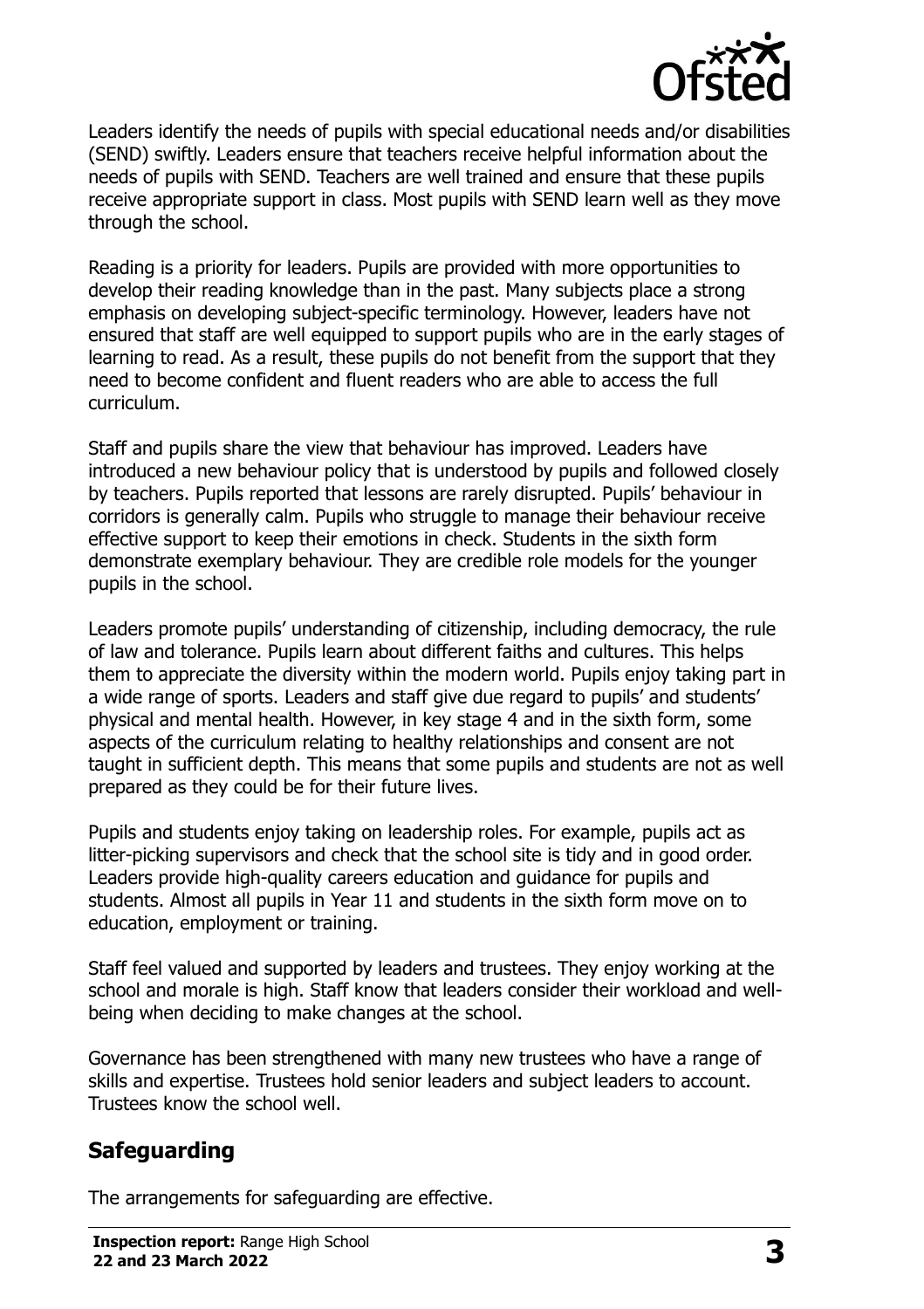

Staff are vigilant. They receive regular training and updates in safeguarding. Staff know how to identify the early signs of abuse or neglect. They know how to report concerns. Leaders act on concerns promptly. They work well with families and other agencies to get pupils the help that they need. Pupils learn how to keep themselves safe online. They learn about the risks, such as peer-on-peer abuse, through the curriculum and from visitors to the school, such as the police.

#### **What does the school need to do to improve?**

#### **(Information for the school and appropriate authority)**

- Teachers do not use assessment information well enough in some subjects, especially in key stage 3. This means that they are not alert to gaps in pupils' learning or any misconceptions that pupils hold. Some pupils' learning is less secure as a result. Leaders should ensure that all staff who teach pupils in key stage 3 have the knowledge and expertise to use assessment strategies effectively to enable pupils to know and remember more.
- Some pupils struggle to read with fluency and accuracy. Staff are not suitably equipped to support pupils who find reading difficult. As a result, pupils are not able to access the curriculum as well as they should. Leaders should ensure that staff have the skills and knowledge to ensure that pupils quickly catch up and become fluent and confident readers.
- Healthy relationships and consent are not taught in enough depth in key stage 4 and in the sixth form. This means that some pupils and students do not gain the knowledge that they need. Leaders should ensure that this area of the personal development curriculum is coherently designed and delivered so that pupils and students are better prepared for their future lives.

## **How can I feed back my views?**

You can use [Ofsted Parent View](http://parentview.ofsted.gov.uk/) to give Ofsted your opinion on your child's school, or to find out what other parents and carers think. We use information from Ofsted Parent View when deciding which schools to inspect, when to inspect them and as part of their inspection.

The Department for Education has further quidance on how to complain about a school.

If you are the school and you are not happy with the inspection or the report, you can [complain to Ofsted.](http://www.gov.uk/complain-ofsted-report)

## **Further information**

You can search for [published performance information](http://www.compare-school-performance.service.gov.uk/) about the school.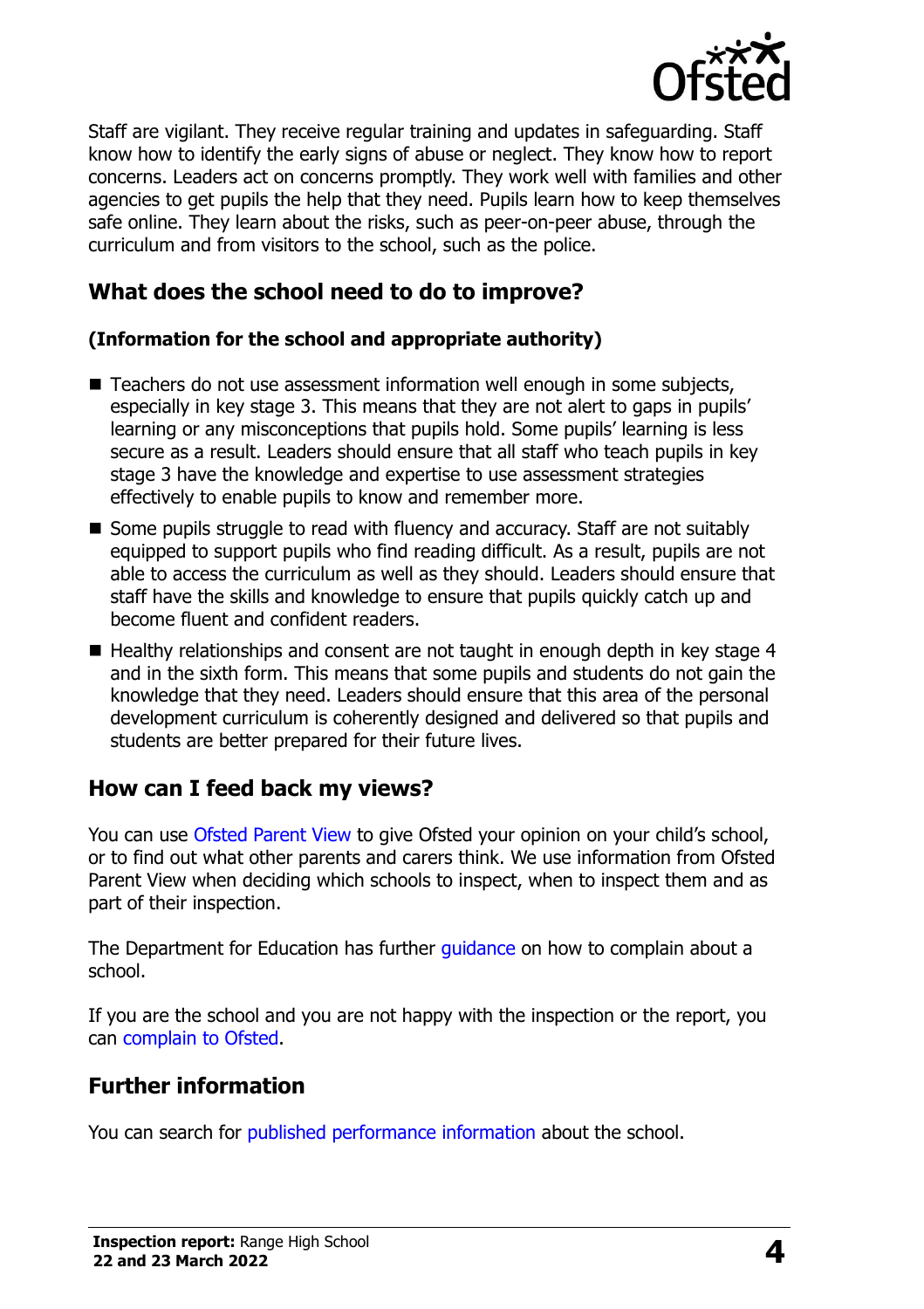

In the report, '[disadvantaged pupils](http://www.gov.uk/guidance/pupil-premium-information-for-schools-and-alternative-provision-settings)' refers to those pupils who attract government pupil premium funding: pupils claiming free school meals at any point in the last six years and pupils in care or who left care through adoption or another formal route.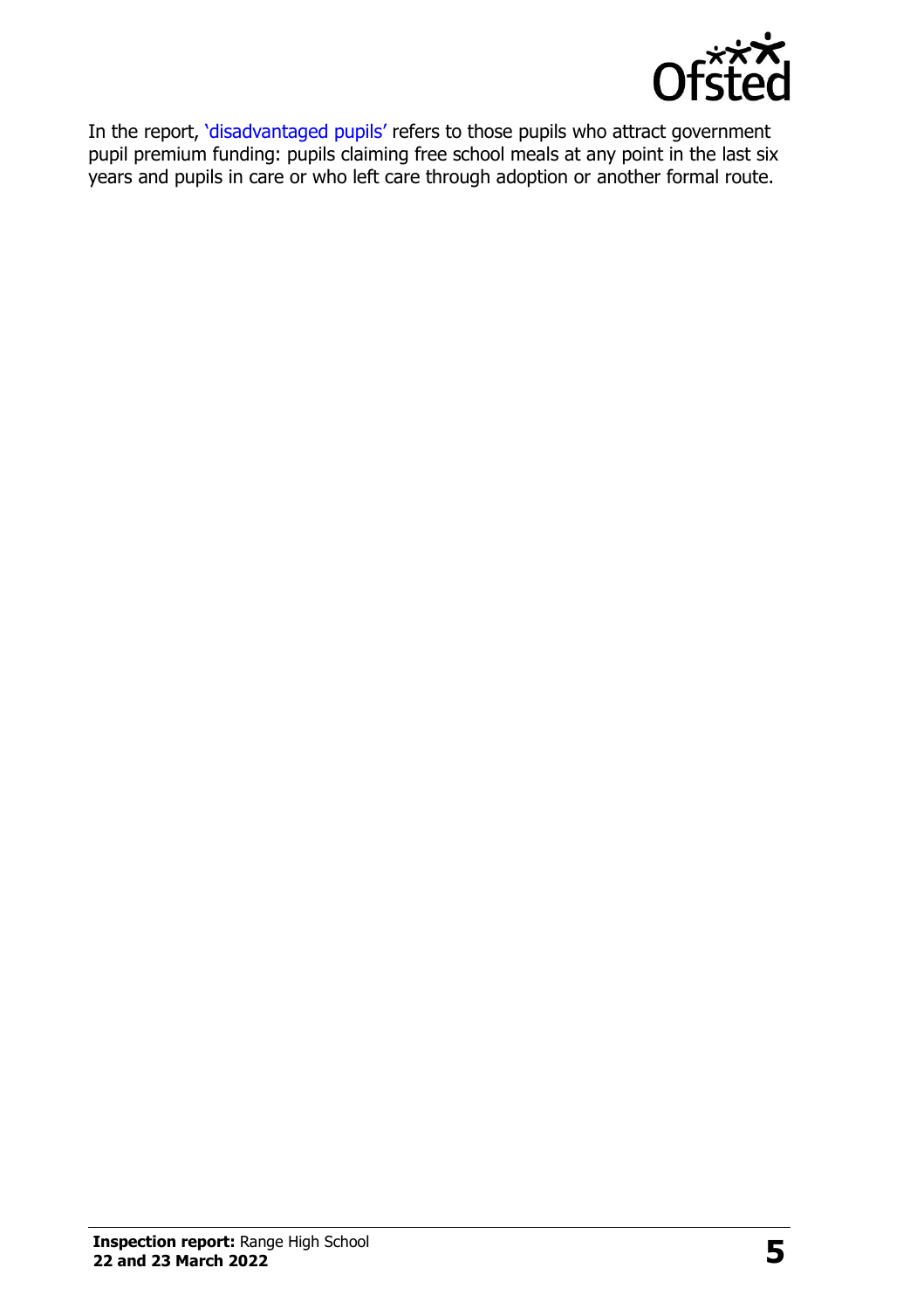

#### **School details**

| Unique reference number                            | 137612                                                                |
|----------------------------------------------------|-----------------------------------------------------------------------|
| <b>Local authority</b>                             | Sefton                                                                |
| <b>Inspection number</b>                           | 10216071                                                              |
| <b>Type of school</b>                              | Secondary comprehensive                                               |
| <b>School category</b>                             | Academy converter                                                     |
| Age range of pupils                                | 11 to 18                                                              |
| <b>Gender of pupils</b>                            | Mixed                                                                 |
| <b>Gender of pupils in sixth-form</b><br>provision | Mixed                                                                 |
| Number of pupils on the school roll                | 1,126                                                                 |
| Of which, number on roll in the<br>sixth form      | 226                                                                   |
| <b>Appropriate authority</b>                       | Board of trustees                                                     |
| <b>Chair of trust</b>                              | <b>Jim Rimmer</b>                                                     |
| <b>Headteacher</b>                                 | Michael McGarry                                                       |
| Website                                            | www.range.sefton.sch.uk                                               |
| Date of previous inspection                        | 27 and 28 November 2018, under<br>section 5 of the Education Act 2005 |

## **Information about this school**

- There have been some changes in staffing and leadership since the previous inspection. The current headteacher took up post on 1 September 2019. In addition, two new assistant headteachers have also been appointed.
- There have also been changes to governance. This includes the appointment of six trustees and a new chair of the board of trustees.
- School leaders use three alternative providers for a very small number of pupils.
- The school meets the requirements of the Baker Clause, which requires schools to provide pupils in Years 8 to 13 with information about approved technical education qualifications and apprenticeships.
- The school is a standalone academy.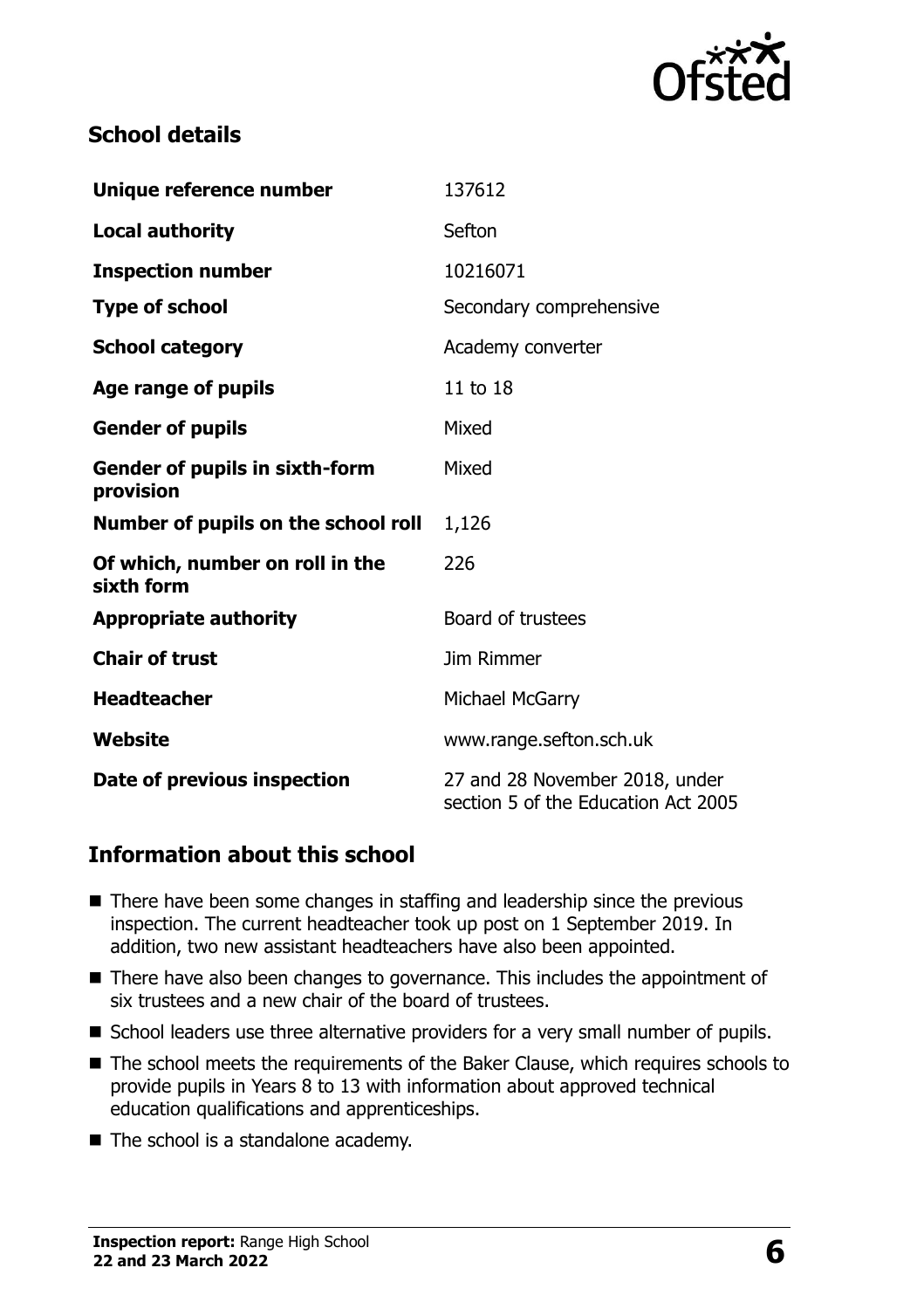

## **Information about this inspection**

Inspectors carried out this inspection under section 5 of the Education Act 2005.

This was the first routine inspection the school had received since the COVID-19 pandemic began. Inspectors discussed the impact of the pandemic with leaders, and have taken that into account in their evaluation of the school.

- Inspectors spoke with the headteacher, other senior leaders, subject leaders, staff and six trustees, including the chair of the trust. An inspector held a telephone call with a representative of the local authority.
- Inspectors spoke to many pupils and students about their experience of school and their views on behaviour and bullying. Inspectors also observed pupils' and students' behaviour during lessons and at breaktimes.
- Inspectors reviewed a wide range of evidence, including the school's selfevaluation document, improvement plans, minutes of governing body meetings and records of pupils' behaviour and attendance.
- Inspectors checked the school's safeguarding policies and procedures and the school's single central record. Inspectors met with leaders, staff, pupils and students to check how effective safeguarding is in the school. An inspector held telephone calls with representatives of two alternative providers.
- Inspectors carried out deep dives in art and design, English, geography, mathematics and science. For each deep dive, inspectors discussed the curriculum with subject leaders, visited a sample of lessons, spoke to teachers, spoke to some pupils and students about their learning and looked at samples of pupils' and students' work.
- Inspectors also spoke to leaders about the curriculum in some other subiects.
- Inspectors considered the responses to Ofsted Parent View and the responses to the pupil and staff surveys.

#### **Inspection team**

| Ahmed Marikar, lead inspector | Her Majesty's Inspector |
|-------------------------------|-------------------------|
| <b>Christine Veitch</b>       | Ofsted Inspector        |
| Thomas Fay                    | Ofsted Inspector        |
| Amanda Downing                | Her Majesty's Inspector |
| Tuesday Humby                 | Ofsted Inspector        |